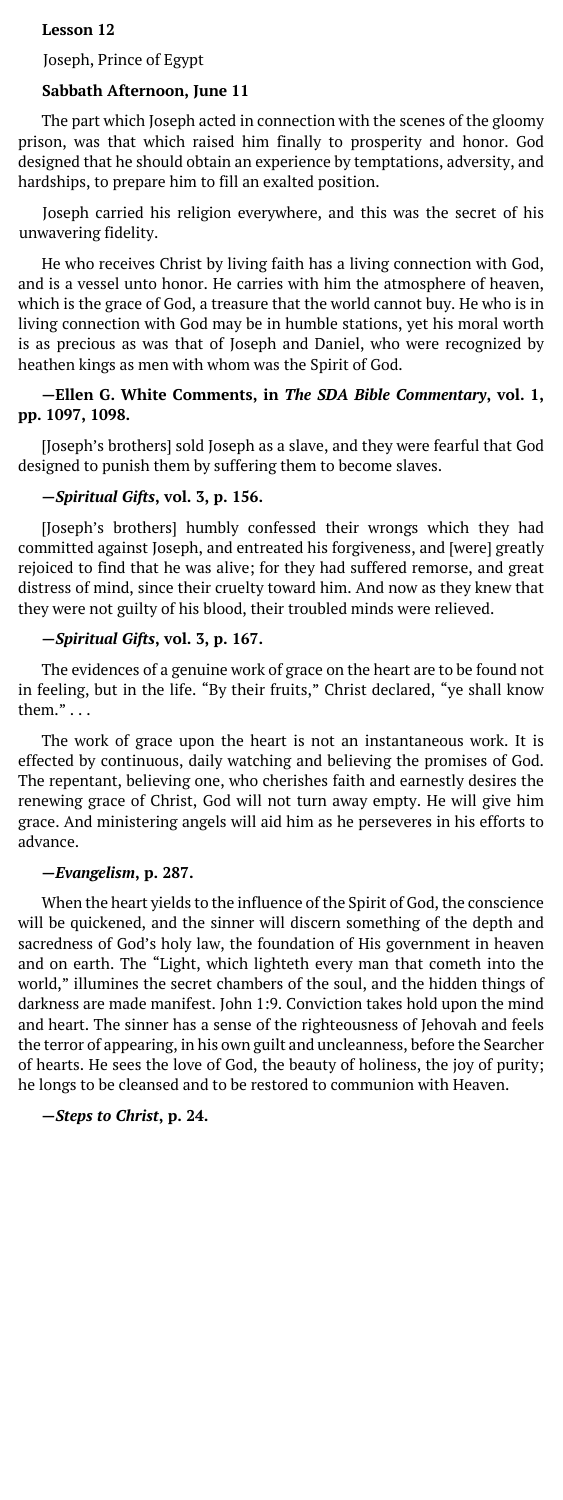#### **Sunday, June 12: Joseph's Rise to Power**

Joseph traveled throughout all the land of Egypt, giving command to build immense store-houses, and using his clear head and excellent judgment to aid in the preparations to secure food, necessary for the long years of famine. At length the seven years of plenteousness in the land of Egypt ended. "And the seven years of dearth began to come, according as Joseph had said, and the dearth was in all lands, but in all the land of Egypt there was bread. And when all the land of Egypt was famished, the people cried to Pharaoh for bread. And Pharaoh said unto all the Egyptians, Go unto Joseph; what he saith to you do. And the famine was over all the face of the earth, and Joseph opened all the store-houses, and sold unto the Egyptians; and the famine waxed sore in the land of Egypt."

## **—***Spiritual Gifts***, vol. 3, pp. 152, 153.**

Joseph was faithful to God, and his fidelity was a constant testimony to the true faith. It was to quench this light that Satan worked through the envy of Joseph's brothers to cause him to be sold as a slave in a heathen land. God overruled events, however, so that the knowledge of Himself should be given to the people of Egypt. Both in the house of Potiphar and in the prison Joseph received an education and training that, with the fear of God, prepared him for his high position as prime minister of the nation. From the palace of the Pharaohs his influence was felt throughout the land, and the knowledge of God spread far and wide. The Israelites in Egypt also became prosperous and wealthy, and such as were true to God exerted a widespread influence.

#### **—***Patriarchs and Prophets***, p. 332.**

To the people of Egypt and of all the nations connected with that powerful kingdom, God manifested Himself through Joseph. Why did the Lord choose to exalt Joseph so highly among the Egyptians? He might have provided some other way for the accomplishment of His purposes toward the children of Jacob; but He desired to make Joseph a light, and He placed him in the palace of the king, that the heavenly illumination might extend far and near. By his wisdom and justice, by the purity and benevolence of his daily life, by his devotion to the interests of the people—and that people a nation of idolaters—Joseph was a representative of Christ. In their benefactor, to whom all Egypt turned with gratitude and praise, that heathen people were to behold the love of their Creator and Redeemer. So in Moses also God placed a light beside the throne of the earth's greatest kingdom, that all who would, might learn of the true and living God. And all this light was given to the Egyptians before the hand of God was stretched out over them in judgments.

**—***Patriarchs and Prophets***, pp. 368, 369.**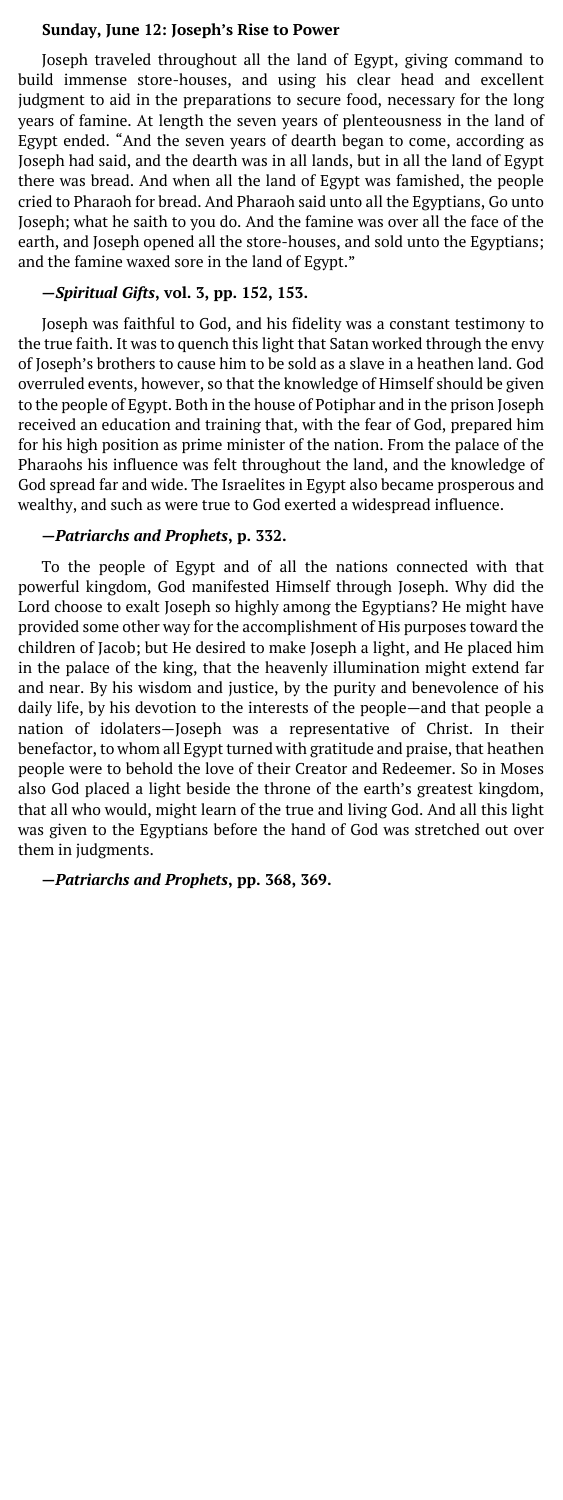#### **Monday, June 13: Joseph Confronts His Brothers**

Jacob's sons came with the crowd of buyers to purchase corn of Joseph, and they "bowed down themselves before him with their faces to the earth." And Joseph knew his brethren, but he appeared not to know them, and spake roughly unto them. "And he said unto them, Whence come ye? And they said, From the land of Canaan, to buy food. And Joseph remembered the dreams which he dreamed of them, and said unto them, Ye are spies. To see the nakedness of the land ye are come."

They assured Joseph that their only errand into Egypt was to buy food. Joseph again charges them with being spies. He wished to learn if they possessed the same haughty spirit they had when he was with them, and he was anxious to draw from them some information in regard to his father and Benjamin. . . .

The three days of confinement were days of bitter sorrow with Jacob's sons. They reflected upon their past wrong course, especially their cruelty to Joseph. They knew if they were convicted of being spies, and they could not bring evidence to clear themselves, they would all have to die, or become slaves. They doubted whether any effort any one of them might make would cause their father to consent to have Benjamin go from him, after the cruel death, as he thought, Joseph had suffered. They sold Joseph as a slave, and they were fearful that God designed to punish them by suffering them to become slaves. Joseph considers that his father and the families of his brethren, may be suffering for food, and he is convinced that his brethren have repented of their cruel treatment of him, and that they would in no case treat Benjamin as they had treated him.

#### **—***Spiritual Gifts***, vol. 3, pp. 154–156.**

Being justified by Christ, the receiver of truth is constrained to make an entire surrender to God, and is admitted into the school of Christ, that he may learn of Him who is meek and lowly of heart. A knowledge of the love of God is shed abroad in his heart. He exclaims, Oh, what love! What condescension! Grasping the rich promises by faith, he becomes a partaker of the divine nature. His heart being emptied of self, the waters of life flow in; the glory of the Lord shines forth. Perpetually looking unto Jesus, the human is assimilated by the divine. The believer is changed into His likeness. . . . The human character is changed into the divine.

Christ looks upon His people in their purity and perfection as the reward of all His sufferings, His humiliation, and His love, and the supplement of His glory—Christ the great center, from whom radiates all glory.

#### **—***Our High Calling***, p. 203.**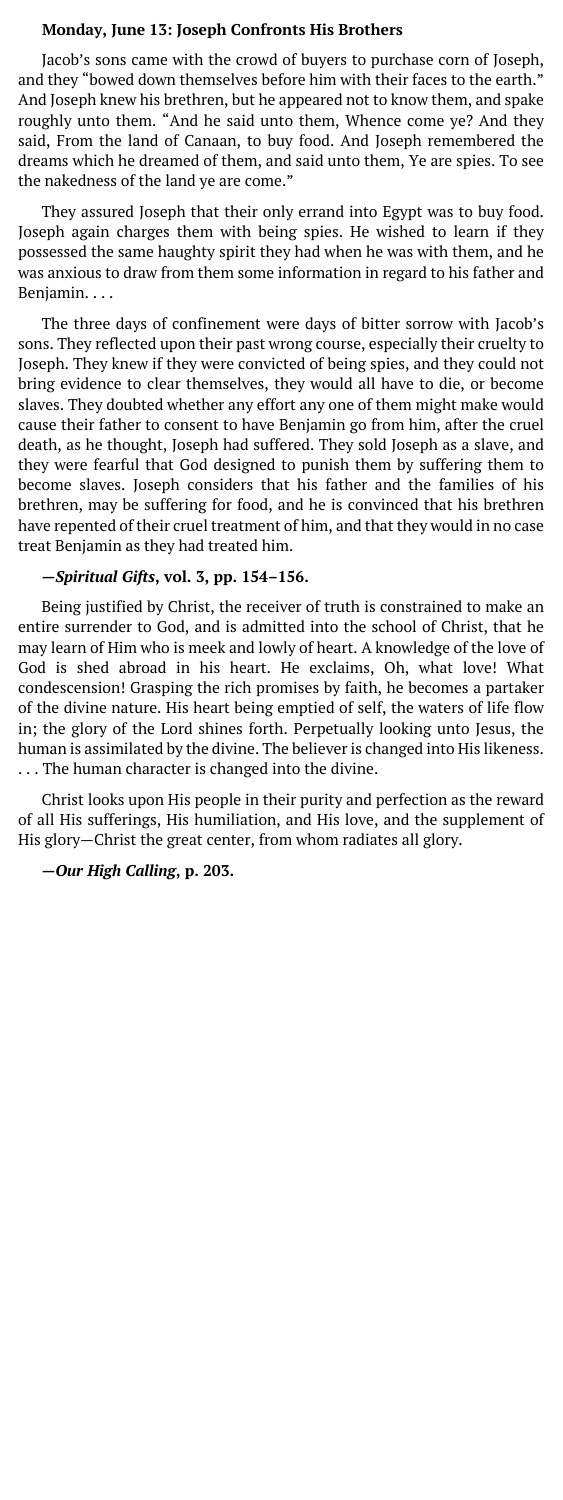#### **Tuesday, June 14: Joseph and Benjamin**

As [Jacob's] sons were about to leave him to go on their doubtful journey, their aged father arose, and, while standing in their midst, raised his hands to heaven, and entreated the Lord to go with them, and pronounced upon them a gracious benediction. "And God Almighty give you mercy before the man, that he may send away your other brother, and Benjamin. If I be bereaved of my children, I am bereaved."

"And the men took that present, and they took double money in their hand, and Benjamin, and rose up, and went down to Egypt, and stood before Joseph." And when Joseph saw Benjamin with them, he could scarcely restrain his brotherly feelings of love. He gave direction to make preparation for his brethren to dine with him. When they were taken into Joseph's house they were afraid that it was for the purpose of calling them to account, because of the money found in their sacks. And they thought that it might have been intentionally placed there for the purpose of finding occasion against them to make them slaves, and that they were brought into the ruler's house to better accomplish this object.

#### **—***Spiritual Gifts***, vol. 3, pp. 159, 160.**

The Bible has little to say in praise of men. Little space is given to recounting the virtues of even the best men who have ever lived. This silence is not without purpose; it is not without a lesson. All the good qualities that men possess are the gift of God; their good deeds are performed by the grace of God through Christ. Since they owe all to God the glory of whatever they are or do belongs to Him alone; they are but instruments in His hands. More than this—as all the lessons of Bible history teach—it is a perilous thing to praise or exalt men; for if one comes to lose sight of his entire dependence on God, and to trust to his own strength, he is sure to fall. Man is contending with foes who are stronger than he. "We wrestle not against flesh and blood, but against principalities, against powers, against the rulers of the darkness of this world, against wicked spirits in high places." Ephesians 6:12, margin. It is impossible for us in our own strength to maintain the conflict; and whatever diverts the mind from God, whatever leads to self-exaltation or to self-dependence, is surely preparing the way for our overthrow. The tenor of the Bible is to inculcate distrust of human power and to encourage trust in divine power.

#### **—***Patriarchs and Prophets***, p. 717.**

Now that you have given yourself to Jesus, do not draw back, do not take yourself away from Him, but day by day say, "I am Christ's; I have given myself to Him;" and ask Him to give you His Spirit and keep you by His grace. As it is by giving yourself to God, and believing Him, that you become His child, so you are to live in Him. The apostle says, "As ye have therefore received Christ Jesus the Lord, so walk ye in Him." Colossians 2:6.

**—***Steps to Christ***, p. 52.**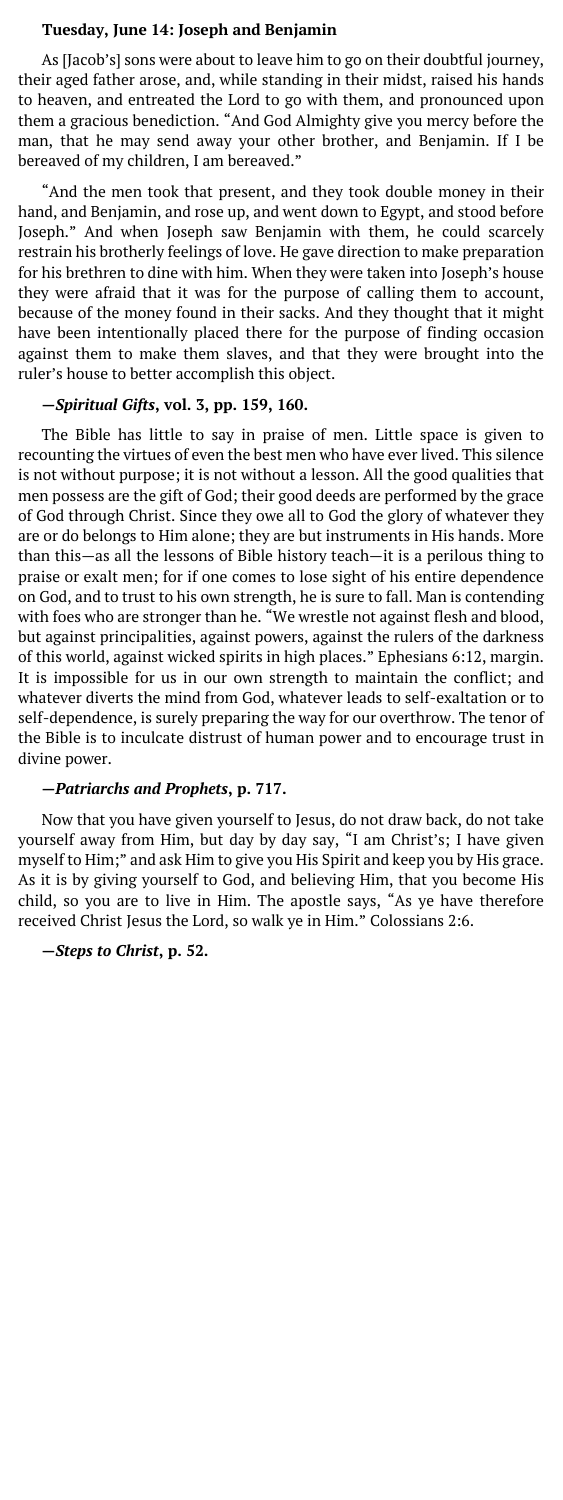#### **Wednesday, June 15: The Divination Cup**

Judah had pledged himself to be surety for Benjamin. "And Judah and his brethren came to Joseph's house; for he was yet there, and they fell before him on the ground. And Joseph said unto them, What deed is this that ye have done? Wot ye not that such a man as I can certainly divine?" Joseph asked this question to draw forth from his brethren an acknowledgment of their past wrong course, that their true feelings might be more fully revealed. He did not claim any power of divination, but was willing his brethren should believe that he could read the secret acts of their lives. "And Judah said, What shall we say unto my lord? what shall we speak? or how shall we clear ourselves? God hath found out the iniquity of thy servants. Behold, we are my lord's servants, both we, and he also with whom the cup is found." Judah told his brethren that God had found out their iniquity for selling their brother in Egypt, and was now returning upon them their transgressions, by permitting them to become slaves also.

## **—***Spiritual Gifts***, vol. 3, pp. 163, 164.**

As soon as there was sin, there was a Saviour. Christ knew that He would have to suffer, yet He became man's substitute. As soon as Adam sinned, the Son of God presented Himself as surety for the human race. . . .

. . . "I have graven thee upon the palms of my hands." The palms of His hands bear the marks of the wounds that He received. If we are wounded and bruised, if we meet with difficulties that are hard to manage, let us remember how much Christ suffered for us. . . .

Satan declared that human beings could not live without sin. Christ passed over the ground where Adam stumbled and fell, and by a sinless life placed the human race on vantage ground, that every one might stand before the Father, accepted in the Beloved.

## **—***In Heavenly Places***, p. 13.**

Laborers in the cause of truth should present the righteousness of Christ, not as new light, but as precious light that has for a time been lost sight of by the people. We are to accept of Christ as our personal Saviour, and He imputes unto us the righteousness of God in Christ. Let us repeat and make prominent the truth that John has portrayed, "Herein is love, not that we loved God, but that he loved us, and sent his Son to be the propitiation for our sins" (1 John 4:10).

In the love of God has been opened the most marvelous vein of precious truth, and the treasures of the grace of Christ are laid open before the church and the world. . . . What love is this, what marvelous, unfathomable love that would lead Christ to die for us while we were yet sinners. What a loss it is to the soul who understands the strong claims of the law, and who yet fails to understand the grace of Christ which doth much more abound.

#### **—***Selected Messages***, book 1, pp. 155, 156.**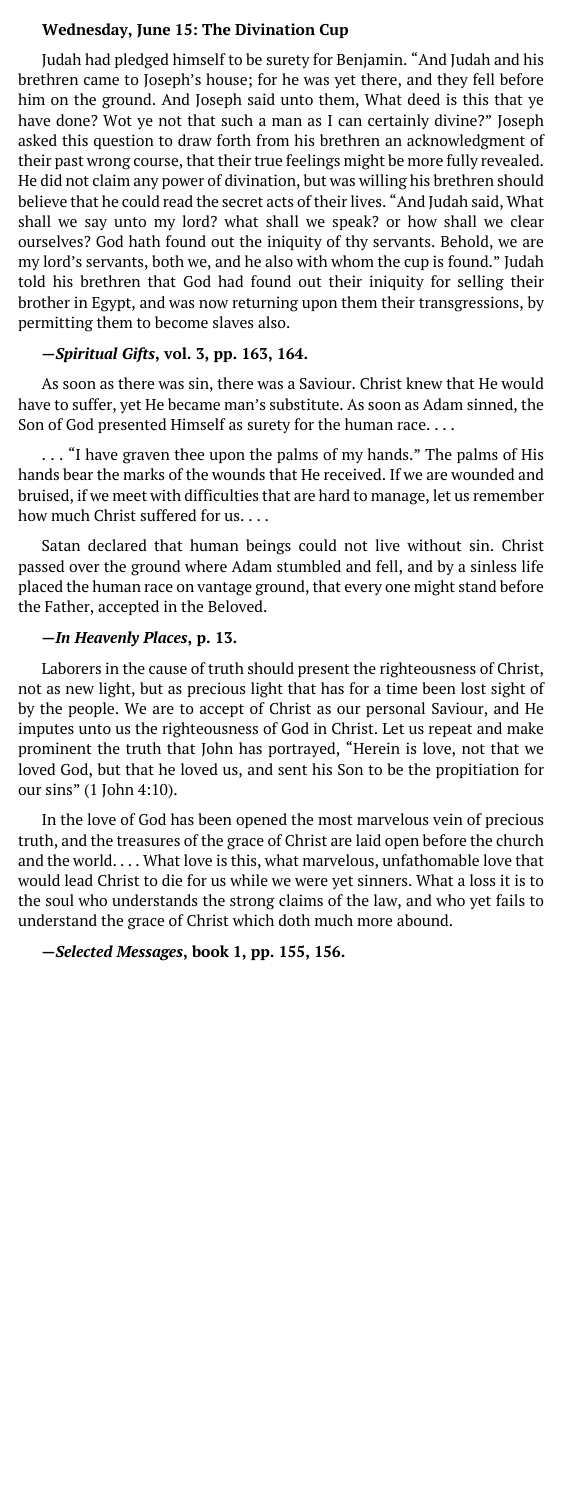## **Thursday, June 16: " 'I Am Joseph Your Brother' "**

Joseph was satisfied. He had proved his brethren, and had seen in them the fruits of true repentance for their sins, and he was so deeply affected that he could not longer conceal his feelings, and requested to be left alone with his brethren. He then gave vent to his long-suppressed feelings and wept aloud. . . .

His brethren could not answer him for astonishment. They could not really believe that the ruler of Egypt was their brother Joseph whom they had envied, and would have murdered, but finally were satisfied to sell as a slave. All their ill treatment of their brother painfully passed before them, and especially his dreams, which they had despised, and had labored to prevent their fulfillment. . . .

As Joseph saw the confusion of his brethren, he said to them, "Come near to me, I pray you. And they came near. And he said I am Joseph your brother, whom ye sold into Egypt." He nobly sought to make this occasion as easy for his brethren as possible. He had no desire to increase their embarrassment by censuring them. He felt that they had suffered enough for their cruelty to him, and he endeavored to comfort them. He said to them, "Now therefore be not grieved, nor angry with yourselves, that ye sold me hither, for God did send me before you to preserve life. . . . So now it was not you that sent me hither, but God; and he hath made me a father to Pharaoh, and Lord of all his house, and a ruler throughout all the land of Egypt.

#### **—***Spiritual Gifts***, vol. 3, p. 165.**

Study the history of Joseph and of Daniel. The Lord did not prevent the plottings of men who sought to do them harm; but He caused all these devices to work for good to His servants who amidst trial and conflict preserved their faith and loyalty.

So long as we are in the world, we shall meet with adverse influences. There will be provocations to test the temper; and it is by meeting these in a right spirit that the Christian graces are developed. If Christ dwells in us, we shall be patient, kind, and forbearing, cheerful amid frets and irritations. Day by day and year by year we shall conquer self, and grow into a noble heroism. This is our allotted task; but it cannot be accomplished without help from Jesus, resolute decision, unwavering purpose, continual watchfulness, and unceasing prayer. Each one has a personal battle to fight. Not even God can make our characters noble or our lives useful, unless we become coworkers with Him. Those who decline the struggle lose the strength and joy of victory.

#### **—***The Ministry of Healing***, p. 487.**

We are brought into sympathy with Christ through the fellowship of His sufferings. Every act of self-sacrifice for the good of others strengthens the spirit of beneficence in the giver's heart, allying him more closely to the Redeemer of the world. . . .

If you will go to work as Christ designs that His disciples shall, and win souls for Him, you will feel the need of a deeper experience and a greater knowledge in divine things, and will hunger and thirst after righteousness. You will plead with God, and your faith will be strengthened, and your soul will drink deeper drafts at the well of salvation. Encountering opposition and trials will drive you to the Bible and prayer. You will grow in grace and the knowledge of Christ, and will develop a rich experience.

#### **—***Steps to Christ***, pp. 79, 80.**